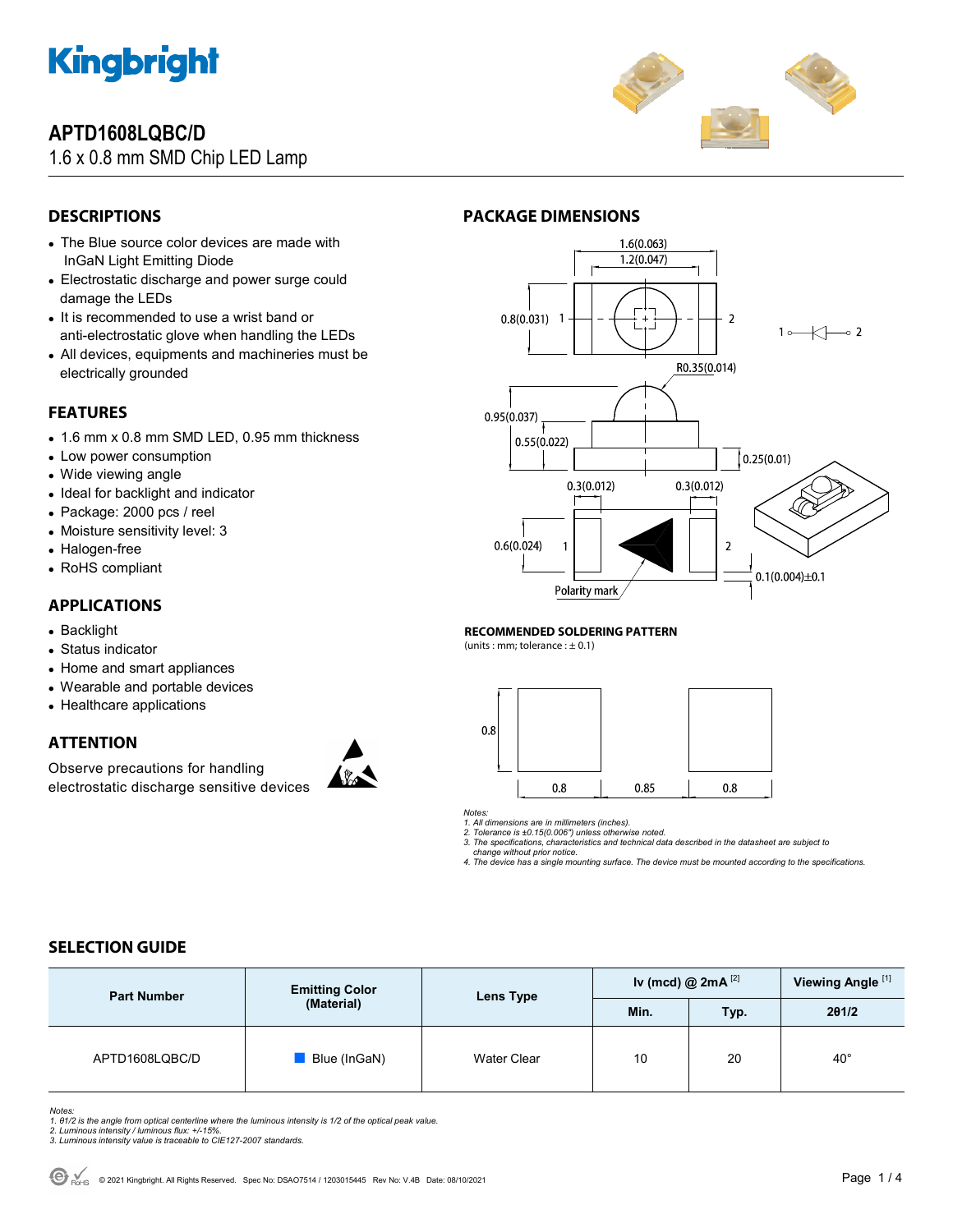# **Kingbright**

### **ELECTRICAL / OPTICAL CHARACTERISTICS at T<sub>A</sub>=25°C**

| <b>Parameter</b>                                                                           |                            |                       | Value                    |                          |                          | <b>Unit</b>           |
|--------------------------------------------------------------------------------------------|----------------------------|-----------------------|--------------------------|--------------------------|--------------------------|-----------------------|
|                                                                                            | Symbol                     | <b>Emitting Color</b> | Min.                     | Typ.                     | Max.                     |                       |
| Wavelength at Peak Emission $I_F$ = 2mA                                                    | $\lambda_{\rm peak}$       | Blue                  | $\overline{\phantom{a}}$ | 460                      | $\overline{\phantom{a}}$ | nm                    |
| Dominant Wavelength $I_F = 2mA$                                                            | $\lambda_{\text{dom}}$ [1] | <b>Blue</b>           | $\overline{\phantom{a}}$ | 465                      | $\overline{\phantom{a}}$ | nm                    |
| Spectral Bandwidth at 50% $\Phi$ REL MAX<br>$I_F = 2mA$                                    | Δλ                         | <b>Blue</b>           | $\overline{\phantom{a}}$ | 25                       | $\overline{\phantom{a}}$ | nm                    |
| Capacitance                                                                                | C                          | <b>Blue</b>           | $\overline{\phantom{a}}$ | 100                      | $\overline{\phantom{0}}$ | pF                    |
| Forward Voltage $I_F$ = 2mA                                                                | $V_F$ <sup>[2]</sup>       | Blue                  | 2.2                      | 2.65                     | 3.1                      | $\vee$                |
| Reverse Current ( $V_R$ = 5V)                                                              | $I_R$                      | Blue                  | $\overline{\phantom{a}}$ | $\overline{\phantom{a}}$ | 50                       | μA                    |
| Temperature Coefficient of $\lambda_{peak}$<br>$I_F = 2mA$ , -10°C $\le T \le 85$ °C       | $TC_{\lambda peak}$        | <b>Blue</b>           | $\overline{\phantom{a}}$ | 0.04                     | $\overline{\phantom{a}}$ | $nm$ <sup>o</sup> $C$ |
| Temperature Coefficient of $\lambda_{\text{dom}}$<br>$I_F = 2mA$ , -10°C $\le T \le 85$ °C | $TC_{\lambda dom}$         | <b>Blue</b>           | $\overline{\phantom{a}}$ | 0.03                     | $\overline{\phantom{a}}$ | $nm$ <sup>o</sup> $C$ |
| Temperature Coefficient of VF<br>$I_F = 2mA$ , -10°C $\le T \le 85$ °C                     | $TC_V$                     | <b>Blue</b>           | $\overline{\phantom{a}}$ | $-2.9$                   | $\overline{\phantom{a}}$ | $mV$ °C               |

*Notes:* 

*1. The dominant wavelength (*λ*d) above is the setup value of the sorting machine. (Tolerance* λ*d : ±1nm. ) 2. Forward voltage: ±0.1V.* 

3. Wavelength value is traceable to CIE127-2007 standards.<br>4. Excess driving current and / or operating temperature higher than recommended conditions may result in severe light degradation or premature failure.

### **ABSOLUTE MAXIMUM RATINGS at T<sub>A</sub>=25°C**

| <b>Parameter</b>                             | Symbol               | Value          | <b>Unit</b>   |
|----------------------------------------------|----------------------|----------------|---------------|
| Power Dissipation                            | $P_D$                | 120            | mW            |
| Reverse Voltage                              | $V_{R}$              | 5              | V             |
| Junction Temperature                         | $T_j$                | 115            | $^{\circ}C$   |
| <b>Operating Temperature</b>                 | $T_{op}$             | $-40$ to $+85$ | $^{\circ}C$   |
| Storage Temperature                          | $T_{\text{stg}}$     | $-40$ to $+85$ | $^{\circ}C$   |
| <b>DC Forward Current</b>                    | $I_F$                | 30             | mA            |
| <b>Peak Forward Current</b>                  | $I_{FM}$ [1]         | 150            | mA            |
| Electrostatic Discharge Threshold (HBM)      | ۰                    | 250            | V             |
| Thermal Resistance (Junction / Ambient)      | $R_{th}$ JA $^{[2]}$ | 660            | $\degree$ C/W |
| Thermal Resistance (Junction / Solder point) | $R_{th}$ JS $^{[2]}$ | 500            | °C/W          |

Notes:<br>1. 1/10 Duty Cycle, 0.1ms Pulse Width.<br>2. R<sub>th JA</sub> ,R<sub>h JS</sub> Results from mounting on PC board FR4 (pad size ≥ 16 mm<sup>2</sup> per pad).<br>3. Relative humidity levels maintained between 40% and 60% in production area are rec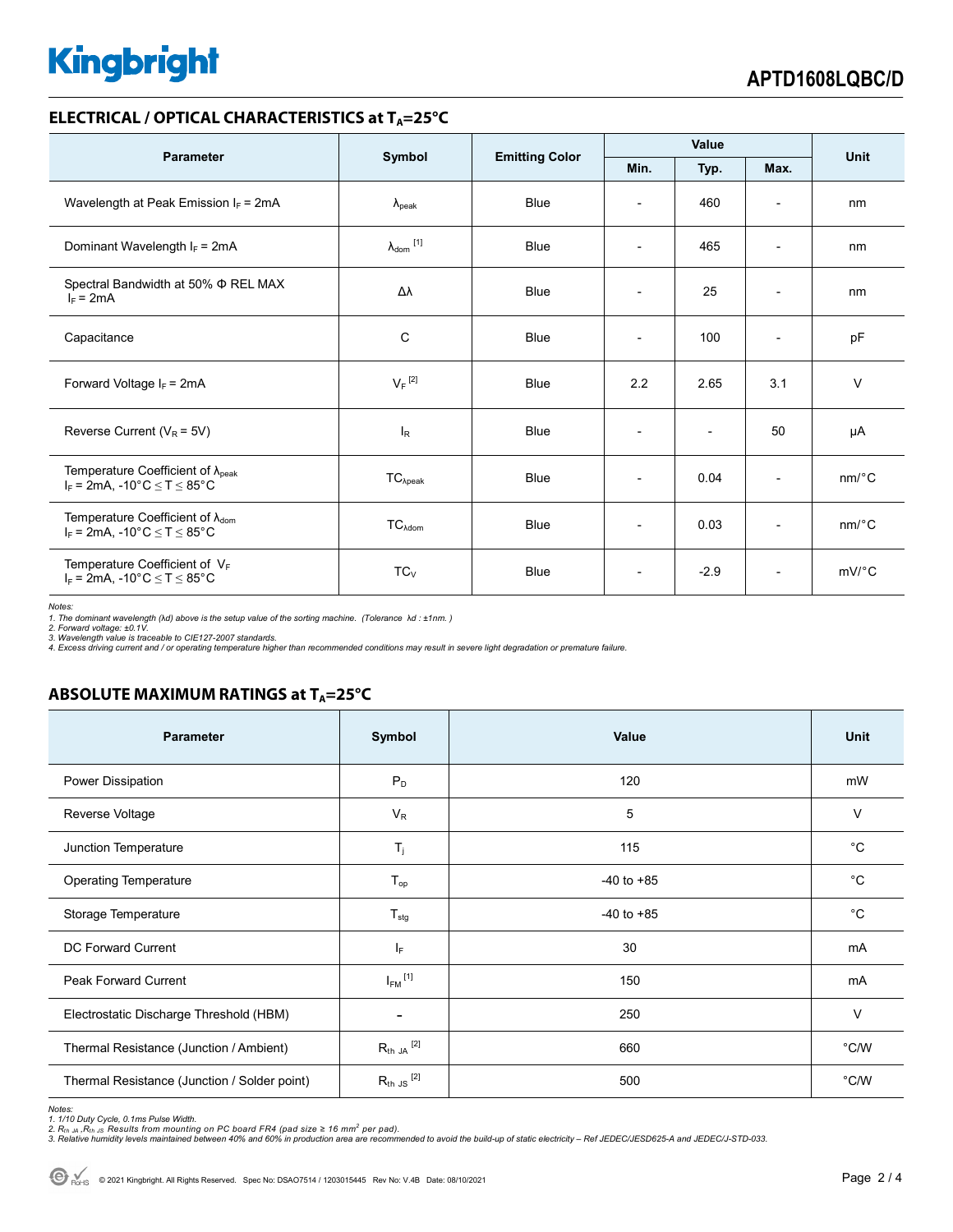# **Kingbright**

### **TECHNICAL DATA**

0%

#### **RELATIVE INTENSITY vs. WAVELENGTH** Blue 100% Ta = 25 °C Relative Intensity (a. u.) Relative Intensity (a. u.) 80% 60% 40% 20%

350 400 450 500 550 600 650 700 750 800 Wavelength (nm)

### **SPATIAL DISTRIBUTION**



**BLUE** 



**Forward Current Derating Curve Luminous Intensity vs.** 

**Ambient Temperature**





0.0 -40 -20 0 20 40 60 80 100 Ambient temperature (°C)

### **REFLOW SOLDERING PROFILE for LEAD-FREE SMD PROCESS**



### **TAPE SPECIFICATIONS** (units : mm)



**REEL DIMENSION** (units : mm)





- 
- 
- Notes:<br>1. Don't cause stress to the LEDs while it is exposed to high temperature.<br>2. The maximum number of reflow soldering passes is 2 times.<br>3. Reflow soldering is recommended. Other soldering methods are not recommended

 $\bigodot$  R<sub>OHS</sub> © 2021 Kingbright. All Rights Reserved. Spec No: DSAO7514 / 1203015445 Rev No: V.4B Date: 08/10/2021<br>
Page 3 / 4